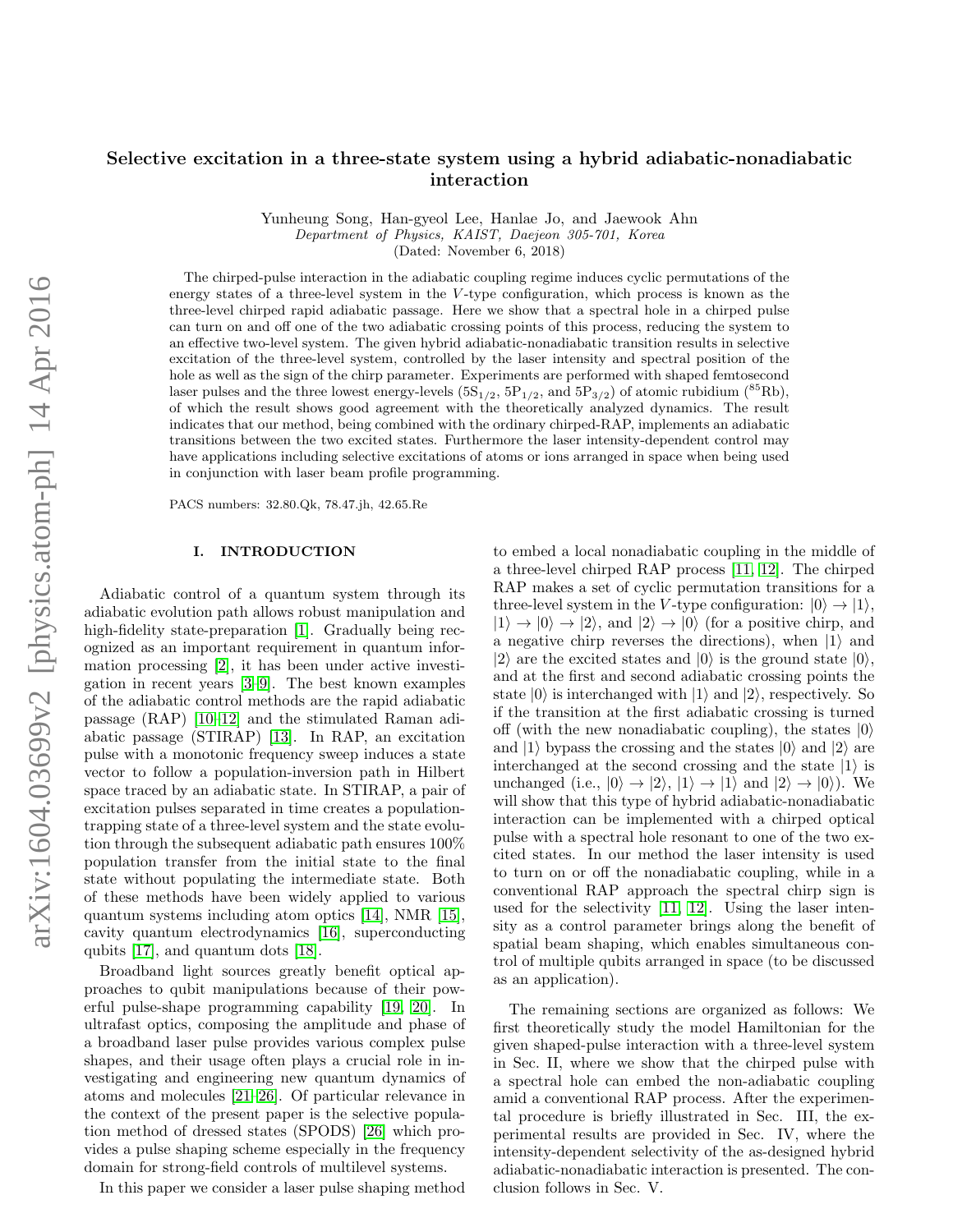## II. THEORETICAL CONSIDERATION

The model system is a three-level atom in the V-type configuration, consisting of two excited energy states,  $|1\rangle$ and  $|2\rangle$ , and the ground state,  $|0\rangle$  (of respective energies  $\hbar\omega_1$ ,  $\hbar\omega_2$ , and 0). We consider this system is interacted with a spectrally-shaped laser pulse, a chirped Gaussian pulse with a spectral hole, defined in the spectral domain as

<span id="page-1-0"></span>
$$
E(\omega) = E_0 \left( e^{-(\omega - \omega_m)^2 / \Delta \omega_m^2} - \alpha e^{-(\omega - \omega_h)^2 / \Delta \omega_h^2} \right)
$$

$$
\times e^{-ic_2(\omega - \omega_m)^2 / 2}, \tag{1}
$$

where  $\omega_m$  and  $\omega_h$  are the center frequencies of the main pulse and the hole, respectively,  $\Delta \omega_m$  and  $\Delta \omega_h$  are the the bandwidths, and  $c_2$  is the chirp parameter [\[19\]](#page-6-7). The condition  $\alpha = \exp[-(\omega_h - \omega_m)^2/\Delta \omega_m^2]$  in Eq. [\(1\)](#page-1-0) makes a complete spectral hole around  $\omega = \omega_h$ . The electric field in the time domain is the inverse Fourier transform of  $E(\omega) + E(-\omega)$ , which is given by

$$
E(t) = \frac{\mathcal{E}_m(t)}{2} e^{i\{(\omega_m + \beta_m t)t + \varphi_m\}} -\frac{\mathcal{E}_h(t)}{2} e^{i\{\omega_h + \beta_h(t-\gamma)\}(t-\gamma) + \varphi_h\}} + c.c.
$$
  

$$
\equiv E_m(t) + E_h(t) + c.c.,
$$
 (2)

where  $\beta_m = c_2/(2c_2^2 + 8/\Delta\omega_m^4)$  and  $\beta_h = c_2/(2c_2^2 +$  $8/\Delta\omega_h^4$ ) are the chirp parameters for the main and hole pulses, respectively, and  $\gamma = -c_2(\omega_m - \omega_h)$  is the time shift of the hole with respect to the main pulse. The amplitudes and (time-independent) phases of the pulses are respectively given by

$$
\mathcal{E}_m(t) = E_0 \sqrt{\frac{\Delta \omega_m}{\tau_m}} e^{-t^2/\tau_m^2}, \tag{3}
$$

$$
\varphi_m = -\frac{1}{2} \tan^{-1} \frac{c_2 \Delta \omega_m^2}{2}, \qquad (4)
$$

$$
\mathcal{E}_h(t) = \alpha E_0 \sqrt{\frac{\Delta \omega_h}{\tau_h}} e^{-(t-\gamma)^2/\tau_h^2}, \tag{5}
$$

$$
\varphi_h = -\frac{1}{2} \tan^{-1} \frac{c_2 \Delta \omega_h^2}{2} - \frac{c_2}{2} (\omega_m^2 - \omega_h^2), \quad (6)
$$

where  $\tau_i = \sqrt{4/\Delta\omega_i^2 + c_2^2 \Delta\omega_i^2}$  is the Gaussian pulse width of each chirped pulse  $i = m, h$ .

Suppose that the main pulse is frequency-centered between the excited states (i.e.,  $\omega_m = (\omega_1 + \omega_2)/2$ ), with a bandwidth enough to cover the both states (i.e.,  $\Delta\omega_m > \delta \equiv \omega_2 - \omega_1$  and that the hole pulse is resonant to only one of them, say,  $|1\rangle$  (i.e.,  $\omega_h = \omega_1$  and  $\Delta \omega_h < \delta$ ). The Hamiltonian is then given in the eigenstate basis by

<span id="page-1-2"></span>
$$
H(t) = \begin{bmatrix} e_0(t) & 0 & 0 \\ 0 & e_1(t) & 0 \\ 0 & 0 & e_2(t) \end{bmatrix} - i\hbar R \dot{R}^{-1}, \qquad (7)
$$

where  $\{e_j(t)\}\$ are the eigenstate energies and  $R_{jk}(t) =$  $\langle e_i | k \rangle$  is the transformation from the bare basis  $\{|k\rangle\}$ 

to the eigenstate basis  $\{|e_i\rangle\}$  for  $j, k \in \{0, 1, 2\}$ . The time evolution of the eigen-energies  $e_i(t)$  is plotted in Fig. [1\(](#page-1-1)a), where we use  $\Delta \omega_m = 10 \Delta \omega_h = 2.5\delta$ , and a positive  $c_2 = 2/\Delta \omega_h^2$  is chosen to satisfy the minimum hole pulse-width condition for a constant chirp parameter. The main pulse induces slowly-varying adiabatic passages (the dotted lines) and the hole the rapid change of them (the solid lines) near the first adiabatic crossing point. These behaviors are consistent with the temporal profiles of the main pulse and the hole, as shown in Fig. [1\(](#page-1-1)b). Note that the the instantaneous frequency of the main pulse becomes equal to  $\omega_1$  at  $t = \gamma$ .



<span id="page-1-1"></span>FIG. 1: (Color online) (a) Eigenstate energies of the Hamiltonian including (solid lines) and excluding the hole pulse interaction (dashed lines). (b) The temporal envelopes of the hole pulse (solid line), the main pulse (dotted pulse), and the total pulse (dotted line).

 $(i)$  Fully adiabatic coupling regime: When the nonadiabatic coupling term,  $-i\hbar R\dot{R}^{-1}$  in Eq. [\(7\)](#page-1-2), is small, the adiabatic condition [\[10\]](#page-5-4) is satisfied in all time. Each eigenstate  $|e_i\rangle$  is an adiabatic state, evolving from one bare state  $|i\rangle$  to the next one  $|i + 1\rangle$  (cyclically), i.e.,

$$
\lim_{t \to -\infty} |e_0(t)\rangle = |0\rangle, \qquad \lim_{t \to \infty} |e_0(t)\rangle = |1\rangle, \n\lim_{t \to -\infty} |e_1(t)\rangle = |1\rangle, \qquad \lim_{t \to \infty} |e_1(t)\rangle = |2\rangle, \n\lim_{t \to -\infty} |e_2(t)\rangle = |2\rangle, \qquad \lim_{t \to \infty} |e_2(t)\rangle = |0\rangle, \qquad (8)
$$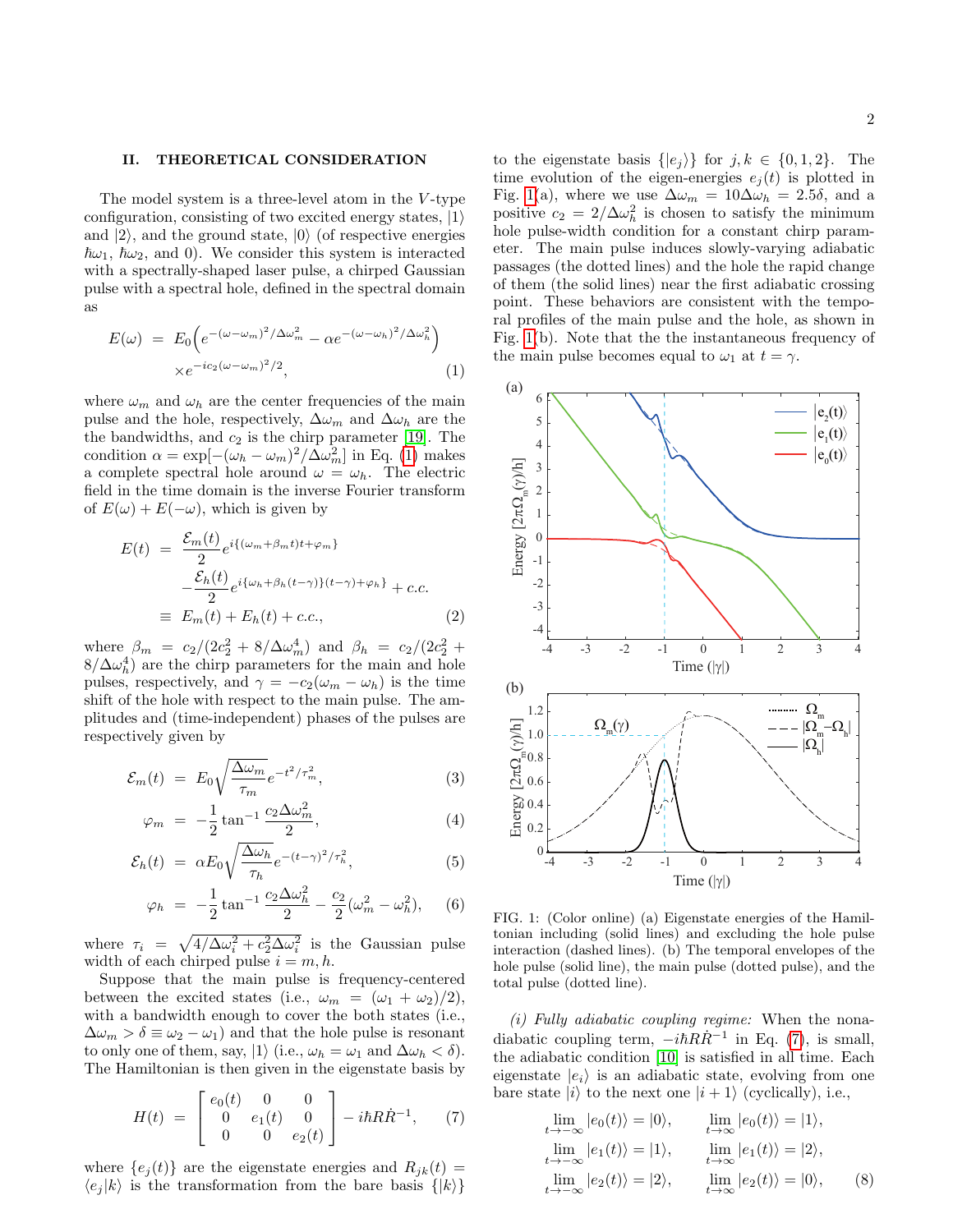up to a global phase. (A negative chirp reverses the direction of the three-state cyclic permutations.) So, the result in the fully adiabatic three-state coupling regime is a cyclic transition  $(|0\rangle \rightarrow |1\rangle, |1\rangle \rightarrow |2\rangle, |2\rangle \rightarrow |0\rangle),$ similar to the three-level chirped RAP [\[11,](#page-6-11) [12\]](#page-6-0).



<span id="page-2-2"></span>FIG. 2: (Color online) (a) The effective coupling and detuning, defined in Eqs. [\(13\)](#page-2-0) and [\(14\)](#page-2-0), of the coupled two-level system. (b) The probability of the adiabatic energy state  $|e_+\rangle$ . (c) Probabilities of the bare energy states vs. calibrated pulse area  $\Theta_0$ .

(ii) Hybrid adiabatic-nonadiabatic coupling regime: When the adiabatic condition is violated due to the presence of the hole (we consider the main pulse alone is still adiabatic), the given Hamiltonian results in a hybrid adiabatic-nonadiabatic transition between  $|e_0\rangle$  and  $|e_1\rangle$ . Since the nonadiabatic coupling is localized in time near  $t = \gamma$ , we may consider two separate time regions:  $t > 0$  and  $t < 0$ . In the positive time region, the dynamics is a fully adiabatic process, so the state at  $t = 0$ simply remains till  $t = \infty$ . In the negative time region, the eigenstate  $|e_2\rangle$  can be decoupled because it is far-off resonant from  $|e_0\rangle$ . When we rewrite the Hamiltonian in the adiabatic basis of the main pulse (only), the Hamiltonian is given under the rotating-wave approximation by

<span id="page-2-1"></span>
$$
H'(t<0) = \begin{bmatrix} e_{-}(t) & 0 & 0 \\ 0 & e_{+}(t) & 0 \\ 0 & 0 & 2\delta + \Delta(t) \end{bmatrix}
$$

$$
- \frac{\hbar}{2} R' \begin{bmatrix} 0 & \Omega_{h}(t) & 0 \\ \Omega_{h}^{*}(t) & 0 & 0 \\ 0 & 0 & 0 \end{bmatrix} R'^{-1}, \quad (9)
$$

where  $e_{\pm}(t) = \hbar[\Delta(t) \pm \sqrt{\Omega_m(t)^2 + \Delta(t)^2}]/2$  are the adiabatic energies,  $\Delta(t) = -\delta - 2\alpha t$  is the detuning (for the main pulse), and  $R'(t)$  is the transform matrix given by

$$
R'(t) = \begin{bmatrix} \cos \vartheta(t) & -\sin \vartheta(t) & 0\\ \sin \vartheta(t) & \cos \vartheta(t) & 0\\ 0 & 0 & 1 \end{bmatrix},
$$
 (10)

with the mixing angle

$$
\vartheta(t) = \frac{1}{2} \tan^{-1} \frac{\Omega_m(t)}{\Delta(t)} \quad \text{for} \quad 0 \le \vartheta(t) \le \frac{\pi}{2}.
$$
 (11)

The Rabi frequency for the transition from  $|0\rangle$  to  $|1\rangle$  is defined by  $\Omega_i(t) = 2\mu_{01}E_i(t) \exp[-i(\alpha t^2 + \omega_m t + \phi_m)]/\hbar$ for each pulse  $i = m, h$ , where the phase factor of the main pulse is added to keep  $\Omega_m$  real.

The Hamiltonian in Eq. [\(9\)](#page-2-1) can be simplified to be

$$
H_F(t) = \hbar \begin{bmatrix} -\Delta_F(t)/2 & \Omega_F(t)/2 & 0\\ \Omega_F^*(t)/2 & \Delta_F(t)/2 & 0\\ 0 & 0 & 2\delta + \Delta(t)/2 \end{bmatrix} (12)
$$

with the effective coupling  $\Omega_F$  and detuning  $\Delta_F$  of the coupled two-level system  $(|e_{+}\rangle$  and  $|e_{-}\rangle$ ), defined by

$$
\Omega_F(t) = -\text{Re}(\Omega_h)\cos 2\vartheta - i\text{Im}(\Omega_h),\tag{13}
$$

<span id="page-2-0"></span>
$$
\Delta_F(t) = \sqrt{\Omega_m^2 + \Delta^2} - \text{Re}(\Omega_h) \sin 2\vartheta. \qquad (14)
$$

Note that similar coupling and detuning terms are discussed in the context of the zero-area pulse interaction with a two-level system [\[25\]](#page-6-12).

The phase of  $\Omega_F(t)$  in Eq. [\(13\)](#page-2-0) is time-dependent, so the dynamics can be better explained in the interactionpicture. Figure  $2(a)$  shows the numerical calculation of the coupling  $|\Omega_F(t)|$  and the detuning  $\Delta'_F(t)$  =  $\Delta_F(t) + d \arg[\Omega_F(t)]/dt$  in the interaction picture. Their plateau region around  $t = \gamma$ , the first (non-adiabatic)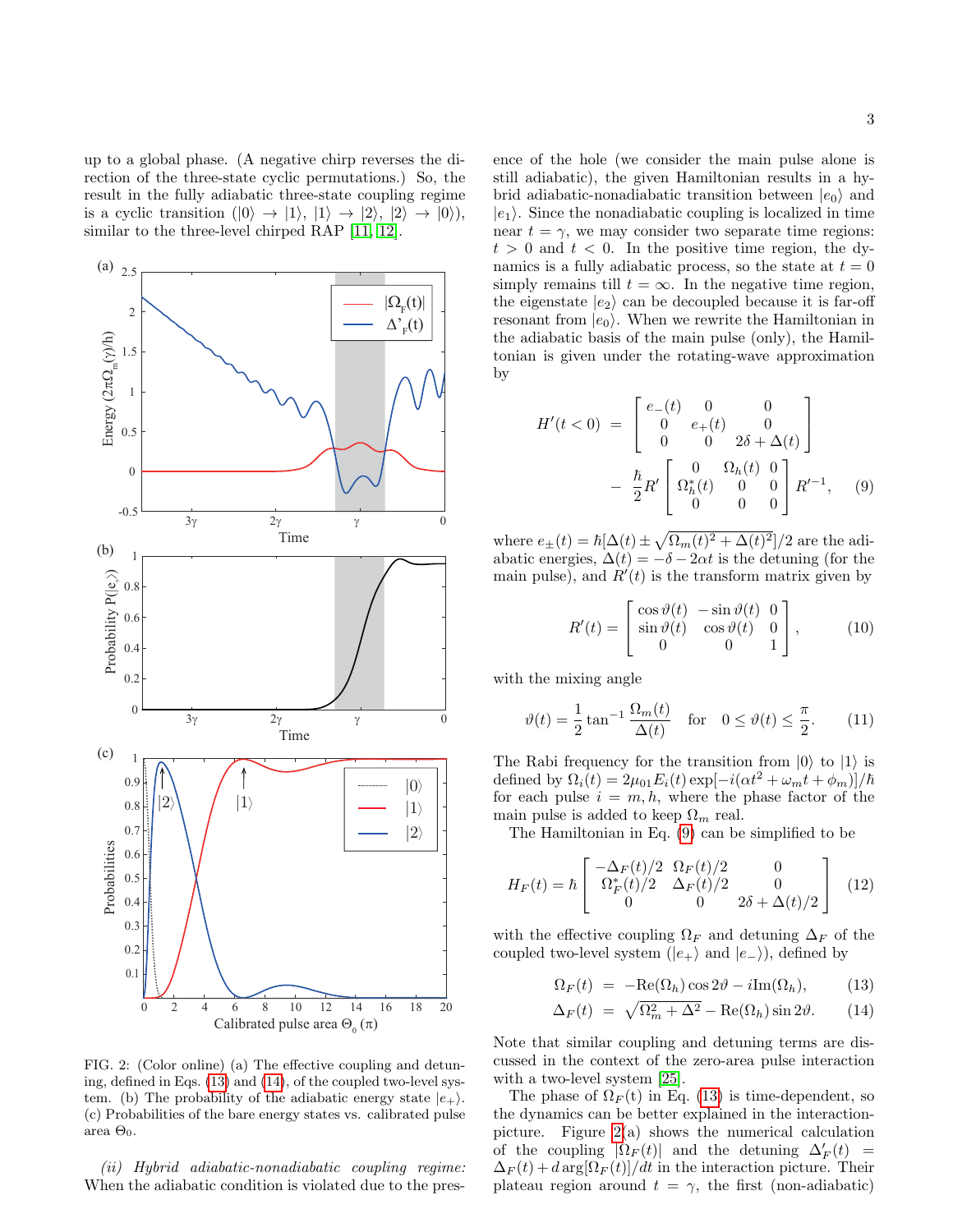crossing point, manifests a near-resonant two-state coupling, which results in the complete population inversion  $(|e_0\rangle \rightarrow |e_1\rangle, |e_1\rangle \rightarrow |e_0\rangle)$  in the adiabatic basis, as shown in Fig. [2\(](#page-2-2)b). When the system evolves further to the second crossing point (at which the adiabaticity is satisfied), the state  $|e_1\rangle$  continues to remain in  $|e_1\rangle$ . So the given three-level system results in a closed two-level system,  $|0\rangle$ and  $|2\rangle$ , in the bare-atom basis, plus an isolated state  $|1\rangle$ .

Figure [2\(](#page-2-2)c) shows the fully-numerical calculation of the final state populations in the bare-atomic basis using the Hamiltonian in Eq. [\(7\)](#page-1-2) which includes the nonadiabatic coupling term, where the calibrated pulse-area  $\Theta_0$  is defined with the transform-limited pulse having the same energy of the total pulse. As the pulse energy increases, the state  $|0(t = -\infty)\rangle$  either remains in  $|0(t = \infty)\rangle$  (in the fully non-adiabatic regime for small  $\Theta_0$ , or evolves to  $|2(t = \infty)\rangle$  (in the hybrid adiabatic-nonadiabatic regime for in-between  $\Theta_0$ ), or to  $|1(t = \infty)\rangle$  (in the fully adiabatic regime for large  $\Theta_0$ ). The result indicates the selective transitions to any energy state of the three-level system (i.e.,  $|0\rangle \rightarrow |0\rangle$ ,  $|1\rangle$ , or  $|2\rangle$ ), controlled with only laser intensity (in the hybrid adiabatic-nonadiabatic coupling regime).



<span id="page-3-0"></span>FIG. 3: (Color online) Schematic experimental setup.

Figure [4](#page-4-0) compares the numerical calculation (a,b) with the experimental results (c). The population difference between the excited states,  $\Delta P = P(|1\rangle) - P(|2\rangle)$ , is plotted for three chirp parameters:  $c_2 = 50,000$  fs<sup>2</sup> (the minimal hole-pulse condition),  $20,000$  fs<sup>2</sup> (a long holepulse condition), and  $-20,000$  fs<sup>2</sup> (a negative chirp). The numerical calculation in Figs.  $4(a1)$ ,  $4(a2)$ , and  $4(a3)$ shows the chirp-dependent behavior of the given hybrid adiabatic-nonadiabatic interaction. Under the minimal

4

### III. EXPERIMENTAL PROCEDURE

The experimental setup is schematically shown in Fig. [3.](#page-3-0) We used ultrashort optical pulses from a Ti:sapphire laser amplifier (homemade) operating with a repetition rate of 1 kHz and a pulse energy up to 25  $\mu$ J. The spectral bandwidth, the full width at the half maximum (FWHM), was 30 nm ( $\Delta \omega_m = 2\pi \times 9$  THz). The center wavelength was tuned to  $\lambda = 787.6$  nm ( $\omega_m$  =  $2\pi c/\lambda$ , the center between the transitions to  $5P_{1/2}$  and  $5P_{3/2}$  energy levels from the ground state  $5S_{1/2}$  of atomic rubidium (85Rb). Each laser pulse was programmed with an acousto-optic pulse shaper (AOPDF, Dazzler) [\[27\]](#page-6-13). The spectral hole was centered at the transition to  $5P_{1/2}$ , and the linear chirp was varied from  $c_2 = -20,000$  to  $50,000$   $\rm{fs^2}$  by the AOPDF. The shaped laser pulses were focused with an  $f_1 = 1000$  mm lens to the atoms in a vapor cell, and the fluorescence of the atoms induced by the pulses was measured with a CCD (Retiga 3000) through a two-lens relay imaging system with  $f_2 = 50$  mm. We used two interference bandpass filters centered at 780 nm and 794.7 nm, respectively, to measure the fluorescence from the two excited levels,  $5P_{1/2}$  and  $5P_{3/2}$ . The filters had a spectral bandwidth of 3 nm and 50 % center transmittance.

## IV. RESULTS AND DISCUSSION

hole-pulse condition in Fig.  $4(a1)$ , a near-zero detuning  $(\omega_h \approx \omega_1)$  exhibits the as-expected intensity dependence of the selective excitation: As the pulse area  $(\Theta_0)$  increases, the state evolves to  $|2\rangle$  or  $|1\rangle$  in the region marked by  $(1)$  or  $(2)$ , respectively. Near  $(1)$ , the system evolves to  $|2\rangle$  through the hybrid adiabatic-nonadiabatic interaction. However, when the adiabatic condition is fully satisfied around  $(2)$ , the system evolves to  $|1\rangle$ . Note that the region near 3 is the case for a large hole-detuning;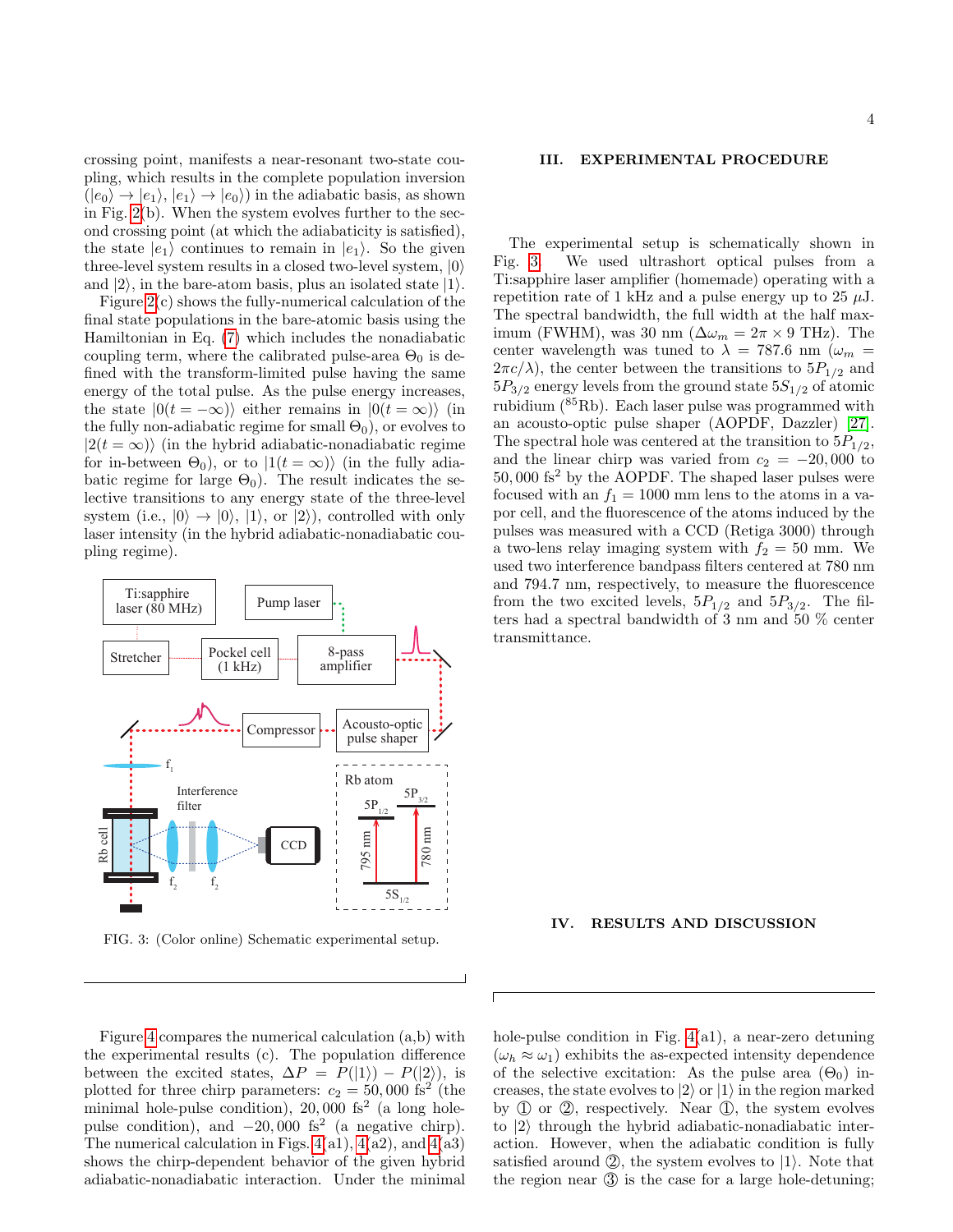

<span id="page-4-0"></span>FIG. 4: (Color online) Population difference,  $\Delta P = P(|1\rangle) - P(|2\rangle)$ , plotted as a function of the hole detuning,  $\omega_h - \omega_1$ , and the calibrated pulse area  $\Theta_0$ : (a) Calculation without the spatial average consideration, (b) Calculation with the spatial average consideration, and (c) Experimental results. The left column (a1, b1, c1) corresponds to  $c_2 = 50,000$  fs<sup>2</sup> (the minimal hole-pulse width condition), the middle column (a2, b2, c2)  $c_2 = 20,000$  fs<sup>2</sup> (a long hole-pulse), and the right column (a3, b3, c3)  $c_2 = -20,000$  fs<sup>2</sup> (a negatively-chirped pulse). The color scheme of the figures indicates the final  $(t = \infty)$  state of the system to be in either  $|2\rangle$  (blue) or  $|1\rangle$  (red). The calculation used the measured actual laser spectrum, but what used a Gaussian spectrum makes little difference.

this region exhibits an ordinary chirped-RAP behavior, because the far-off-resonant hole plays little role in the overall dynamics. The long hole-pulse case, in Fig. [4\(](#page-4-0)a2), shows an extended non-adiabatic coupling near both the first and second adiabatic crossing points; thus, the overall dynamics appears to be sensitively dependent on both the hole detuning and the pulse area, as expected. In the negative chirp case, in Fig.  $4(a3)$ , the hole pulse is colocated with the second adiabatic crossing point, resulting in, again, an ordinary chirped-RAP (to  $|2\rangle$ ) in this case because of the negative sign of the chirp), irrespective of the hole detuning.

The second row of Fig. [4](#page-4-0) is the spatially-averaged calculation of the first row. Because the laser beam has a Gaussian spatial profile in the transverse direction, each atom in the atom ensemble interacts with a different laser intensity [\[28\]](#page-6-14). The Gaussian beam wait was 250  $\mu$ m and the Rayleigh range (about 20 cm) greatly exceeds the size (about 50  $\mu$ m) of the imaged area. When this spatial average effect due to the transverse laser beam profile is taken into account, the numerical calculation results in Figs.  $4(b1)$ ,  $4(b2)$ , and  $4(b3)$ , showing good agreement with the experimental result in the third row, Figs.  $4(c1)$ ,  $4(c2)$  $4(c2)$ , and  $4(c3)$ , respectively.

Finally, the contribution of the hole to the given selective excitation scheme is shown in Fig. [5.](#page-5-5) By changing the hole depth, defined by  $\alpha$  in Eq. [\(1\)](#page-1-0), we plot the degree of inversion defined by  $T(\alpha) = |\Delta P_{\min}(\alpha)| \Delta P_{\min}(\alpha)$ 1.0)|, where  $\Delta P_{\text{min}}$  is the minimal population difference  $\Delta P$  for a given hole depth  $\alpha$  during the entire evolution. When the depth is large,  $\alpha \approx \exp[-(\omega_h - \omega_m)^2/\Delta \omega_m^2]$ , enough to completely remove the spectrum at  $\omega_h$ , the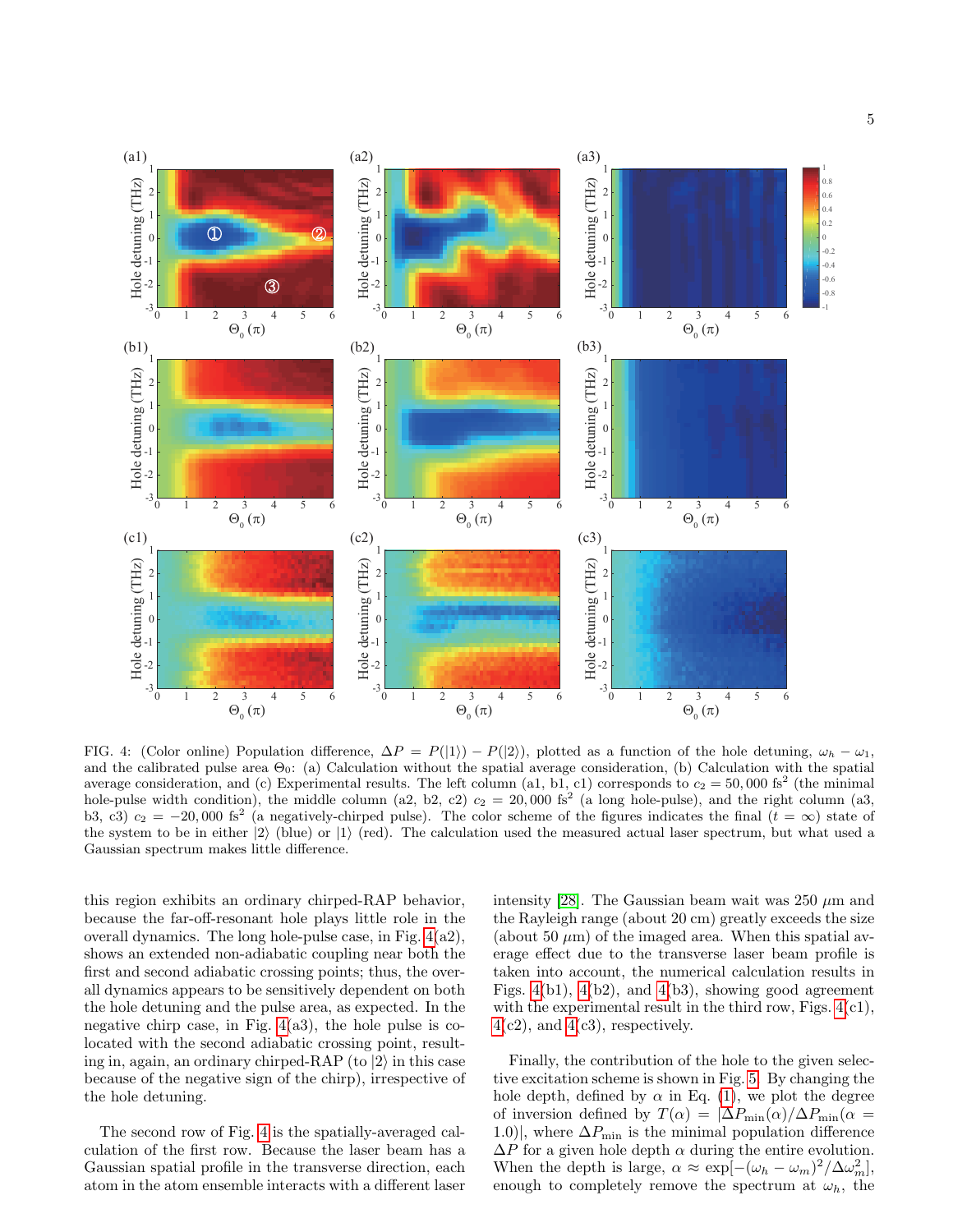ground state evolves to the second excited state (i.e.,  $|0\rangle \leftrightarrow |2\rangle$  and  $|1\rangle$  is unchanged. On the other hand, no hole  $(\alpha = 0)$  induces the ordinary chirped RAP, a cyclic permutation of the energy states.



<span id="page-5-5"></span>FIG. 5: (Color online) The degree of inversion  $T(\alpha)$  =  $|\Delta P_{\min}(\alpha)/\Delta P_{\min}(\alpha = 1.0)|$  as a function of the hole depth  $(\alpha)$ .

We now turn our attention to the implications of the results obtained in this study to possible applications. The first example is the closed adiabatic twoexcited state transitions  $|1\rangle \leftrightarrow |2\rangle$ , which can be made by combining the given hybrid interaction and an ordinary chirped RAP (with a negative chirp): Since an ordinary negatively-chirped RAP induces the cyclic state permutations, a subsequent hybrid interaction  $|0\rangle \leftrightarrow |2\rangle$ completes an adiabatic exchange of the excited states,  $|1\rangle \leftrightarrow |2\rangle$ , and  $|0\rangle$  is unchanged. Therefore, with this procedure, an ultrafast time-scale adiabatic control among the excited states of a three-level system may be achieved. The second example is an optical cont rol of N qubits arranged in a lattice [\[29,](#page-6-15) [30\]](#page-6-16). In particular, when a short lattice constant makes an conventional optics 6

with focused beams difficult to address individual qubits, our method may provide a solution: Our calculation (not shown) predicts that spatial beam-shape profiling in conjunction with the given intensity-dependent selective excitation achieves sub-wavelength-scale qubit controls. For example, the atomic qubit gates constructed based on the Rydberg-atom dipole blockade effect often use about 10  $\mu$ m-scale optical micro-traps [\[31–](#page-6-17)[33\]](#page-6-18), so reducing the lattice constant down below one wavelength allows to use significantly lower Rydberg energy states, which may be useful for faster quantum gate operations.

#### V. CONCLUSION

In summary, we have studied the hybrid adiabaticnonadiabatic quantum dynamics of a three-level system in the V -type configuration, implemented with a chirped laser pulse with a spectral hole. Each adiabatic crossing point of the conventional three-level chirped RAP has been found to be individually turned on and off with the spectral hole, enabling selective transition to each excited state by controlling the laser intensity. Experiments have been performed with shaped femtosecond laser pulses and the three lowest energy-levels  $(5S_{1/2}, 5P_{1/2},$  and  $5P_{3/2})$ of atomic rubidium  $(^{85}Rb)$ , and the result agrees well with the theoretically analyzed dynamics of the threelevel system. The result indicates that our method, being combined with the ordinary chirped-RAP, implements an adiabatic transitions between the two excited states. Furthermore the selective excitations by laser intensity control may have applications including selective excitations of atoms or ions arranged in space in conjunction with laser beam profile programming.

#### Acknowledgments

This research was supported by Samsung Science and Technology Foundation [SSTF-BA1301-12].

- <span id="page-5-0"></span>[1] B. W. Shore, Manipulating quantum structures using laser pulses (Cambridge University Press, New York, 2011).
- <span id="page-5-1"></span>[2] M. A. Nielson and I. L. Chuang, Quantum computation and quantum information (Cambridge University Press, 2010).
- <span id="page-5-2"></span>[3] D. Goswami, Laser phase modulation approaches towards ensemble quantum computing, Phys. Rev. Lett. 88, 177901 (2002).
- [4] Y. Liang, Q.-C. Wu, S.-L. Su, X. Ji, and S. Zhang, Shortcuts to adiabatic passage for multiqubit controlled-phase gate, Phys. Rev. A 91, 032304 (2015).
- [5] H. Goto and K. Ichimura, Multiqubit controlled unitary gate by adiabatic passage with an optical cavity, Phys.

Rev. A 70, 012305 (2004).

- [6] Z. Kis and F. Renzoni, Qubit rotation by stimulated Raman adiabatic passage, Phys. Rev. A 65, 032318 (2002).
- [7] B. Rousseaux, S. Gúerin, and N. V. Vitanov, Arbitrary qudit gates by adiabatic passage, Phys. Rev. A 87, 032328 (2013).
- [8] D. D. Bhaktavatsala Rao and K. Mølmer, Robust Rydberg-interaction gates with adiabatic passage, Phys. Rev. A 89, 030301(R) (2014).
- <span id="page-5-3"></span>[9] S. B. Zheng, Nongeometric conditional phase shift via adiabatic evolution of dark eigenstates: a new approach to quantum computation, Phys. Rev. Lett. 95, 080502  $(2005).$
- <span id="page-5-4"></span>[10] N. V. Vitanov, T. Halfmann, B. W. Shore, and K.